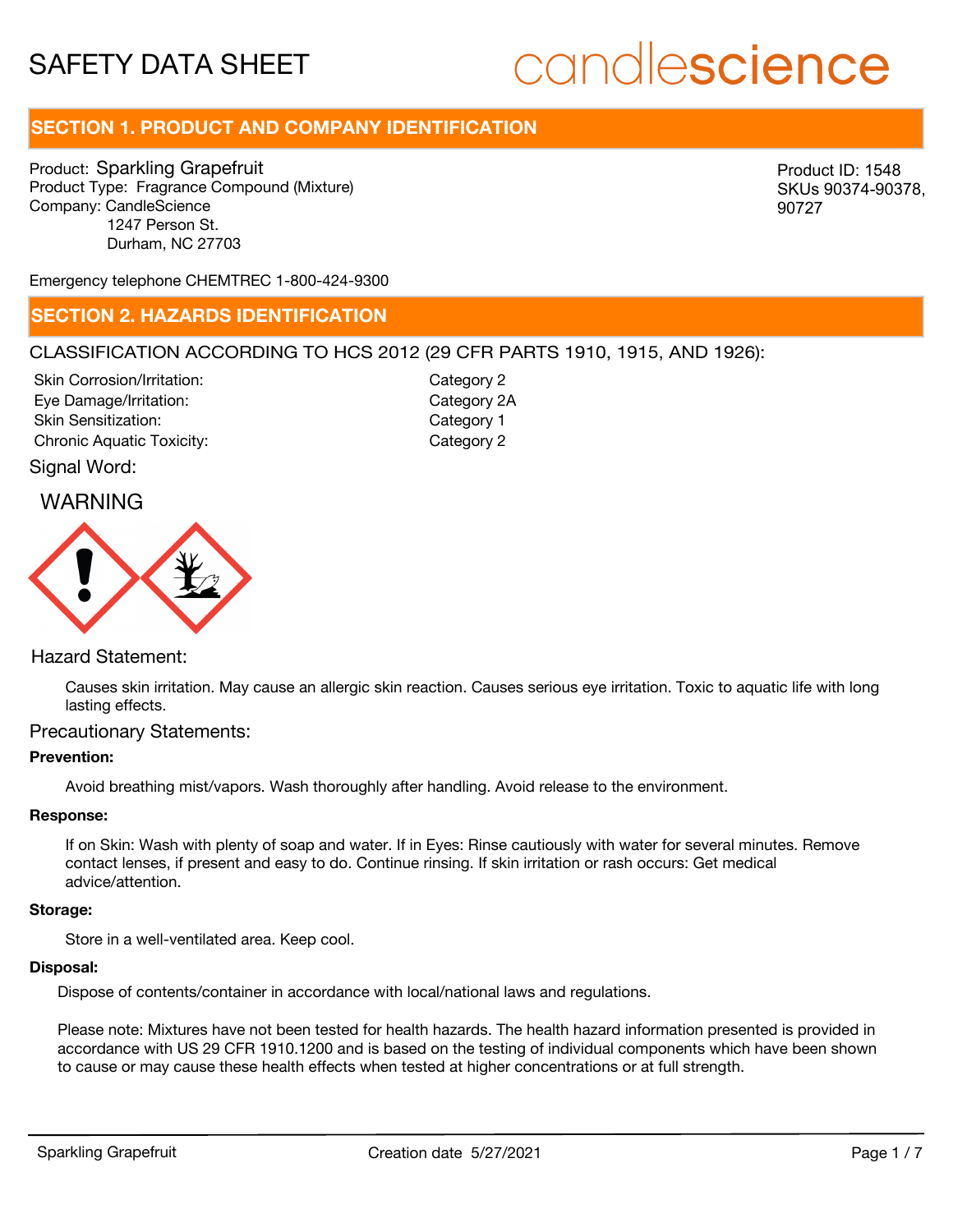# candlescience

### **SECTION 3. COMPOSITION/INFORMATION ON INGREDIENT**

| Hazardous components                              | CAS No.        | Weight %   |
|---------------------------------------------------|----------------|------------|
| 2-Phenoxyethanol                                  | 122-99-6       | $15 - 20$  |
| Dihydromyrcenol                                   | 18479-58-8     | $5 - 8$    |
| 2-tert-Butylcyclohexyl acetate                    | $88 - 41 - 5$  | $3 - 5$    |
| Allyl cyclohexanepropionate                       | 2705-87-5      | $1 - 3$    |
| Linalool                                          | 78-70-6        | $1 - 3$    |
| gamma-Undecalactone                               | 104-67-6       | $1 - 3$    |
| dl-Limonene                                       | 138-86-3       | $1 - 3$    |
| Hexyl salicylate                                  | 6259-76-3      | $1 - 3$    |
| dl-Citronellol                                    | 106-22-9       | $\le$ <1   |
| cis-4-(Isopropyl)cyclohexanemetha                 | 13828-37-0     | $\le$ <1   |
| Neryl acetate                                     | 141-12-8       | $\leq 0.5$ |
| Geraniol                                          | $106 - 24 - 1$ | $\leq 0.5$ |
| Nerol                                             | 106-25-2       | $\leq 0.5$ |
| Citral                                            | 5392-40-5      | $\leq 0.5$ |
| 1-2,6,6-trimethyl-3-cyclohexen-1-yl-2-buten-1-one | 57378-68-4     | $\leq 0.1$ |

## **SECTION 4. FIRST AID MEASURES**

#### Inhalation:

in the event of exposure to vapors, immediately remove from the area to a fresh air environment.

#### Skin contact:

Remove contaminated clothes. Wash skin with large volumes of water. If irritation persists, or any sign of tissue damage is apparent, obtain medical advice immediately.

#### Eye contact:

In the event of contact with the eyes, irrigate with water for at least 15 minutes; obtain medical advice if irritation persists.

#### Ingestion:

In the event of accidental ingestion, rinse mouth with water. Give up to one tumbler (half pint) of milk or water. Obtain medical advise immediately. Do not induce vomiting.

#### Most important symptoms:

#### N/A

Indication of immediate medical attention:

Treat symptomatically.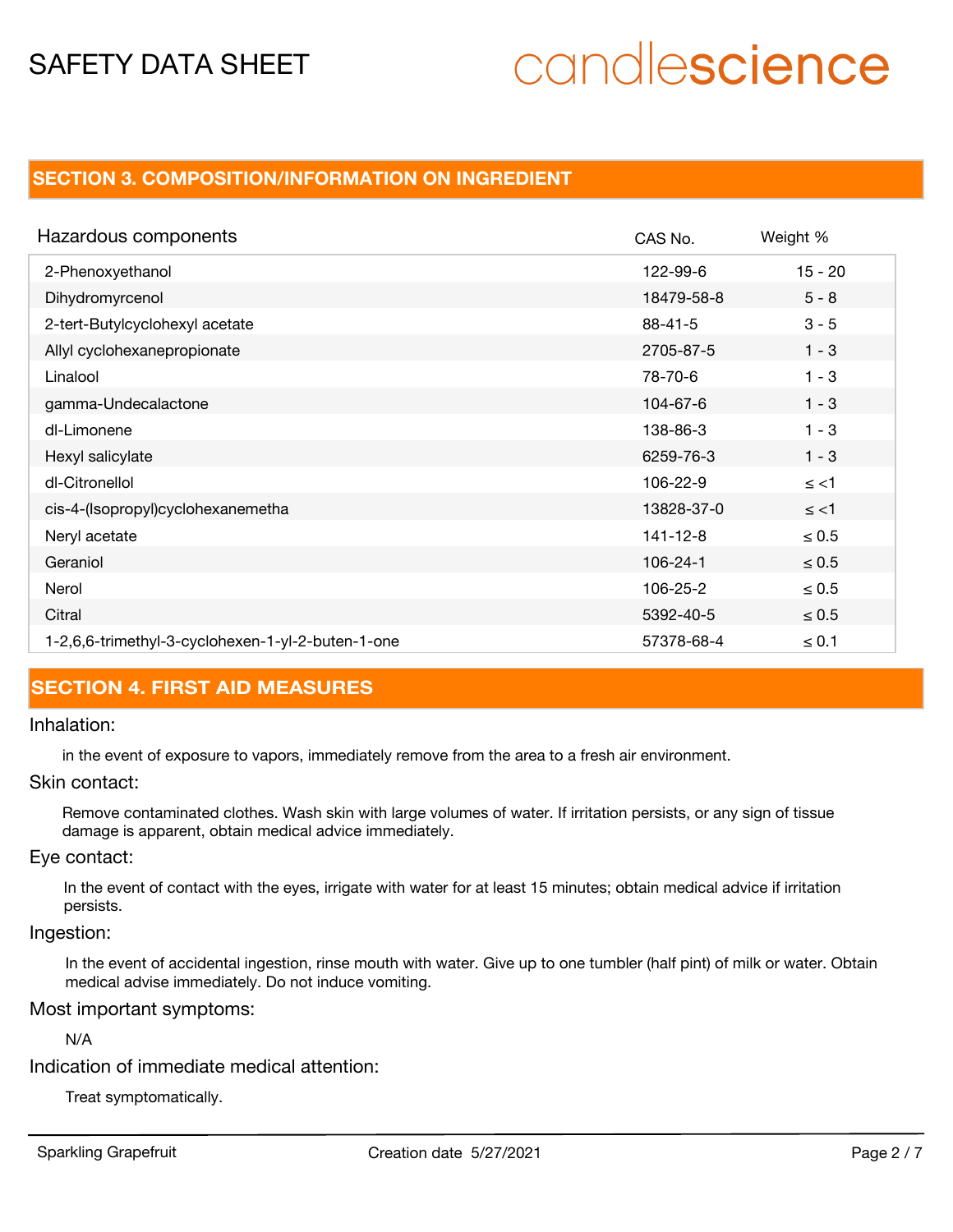# candlescience

General information:

As in all cases of potential poisoning, obtain medical advice immediately.

### **SECTION 5. FIREFIGHTING MEASURES**

#### Suitable extinguishing media:

Foam, carbon dioxide, or dry chemical.

#### Unsuitable extinguishing media:

Avoid use of water in extinguishing fires.

#### Specific hazards:

During fire, gases hazardous to health may be formed. Do not allow run-off from fire fighting to enter drains or water courses.

#### Special fire fighting procedures:

Wear self-contained breathing apparatus for firefighting. Move containers from fire area if it can be done safely. Use water spray jet to protect personnel and to cool endangered containers.

## **SECTION 6. ACCIDENTAL RELEASE MEASURES**

#### Personal precautions, protective equipment and emergency procedures:

Evacuate personnel to safe areas. Remove all sources of ignition. Ensure adequate ventilation. Keep people away from and upwind of spill/leak. Wear appropriate protective equipment and clothing during clean-up.

#### Environmental precautions:

Do not allow to enter into soil/subsoil. Do not allow to enter into surface water or drains. Dispose of in accordance with local regulations. Local authorities should be advised if significant spillage cannot be contained.

#### Methods and materials for containment and cleaning up:

Soak up with inert absorbent material (e.g. sand, silica gel, vermiculite). Keep in suitable and closed containers for disposal. Clean contaminated floors and objects thoroughly while observing environmental regulations.

## **SECTION 7. HANDLING AND STORAGE**

#### Precautions for safe handling:

Avoid contact with skin and eyes. Avoid prolonged inhalation of vapors. Wash hands and other exposed areas with mild soap and water before eating, drinking or smoking and when leaving work. Handle in accordance with good industrial hygiene and safety practices.

#### Conditions for safe storage, including any incompatibilities:

Store in tightly closed and upright container in a cool, dry, ventilated area. Store away from light, heat, and sources of ignition.

## **SECTION 8. EXPOSURE CONTROLS/PERSONAL PROTECTION**

#### Exposure Guidelines:

ACGIH: dl-Citronellol (CAS 106-22-9) TWA 5 ppm

ACGIH: Geraniol (CAS 106-24-1) TWA 5 ppm

ACGIH: Citral (CAS 5392-40-5) TWA 5 ppm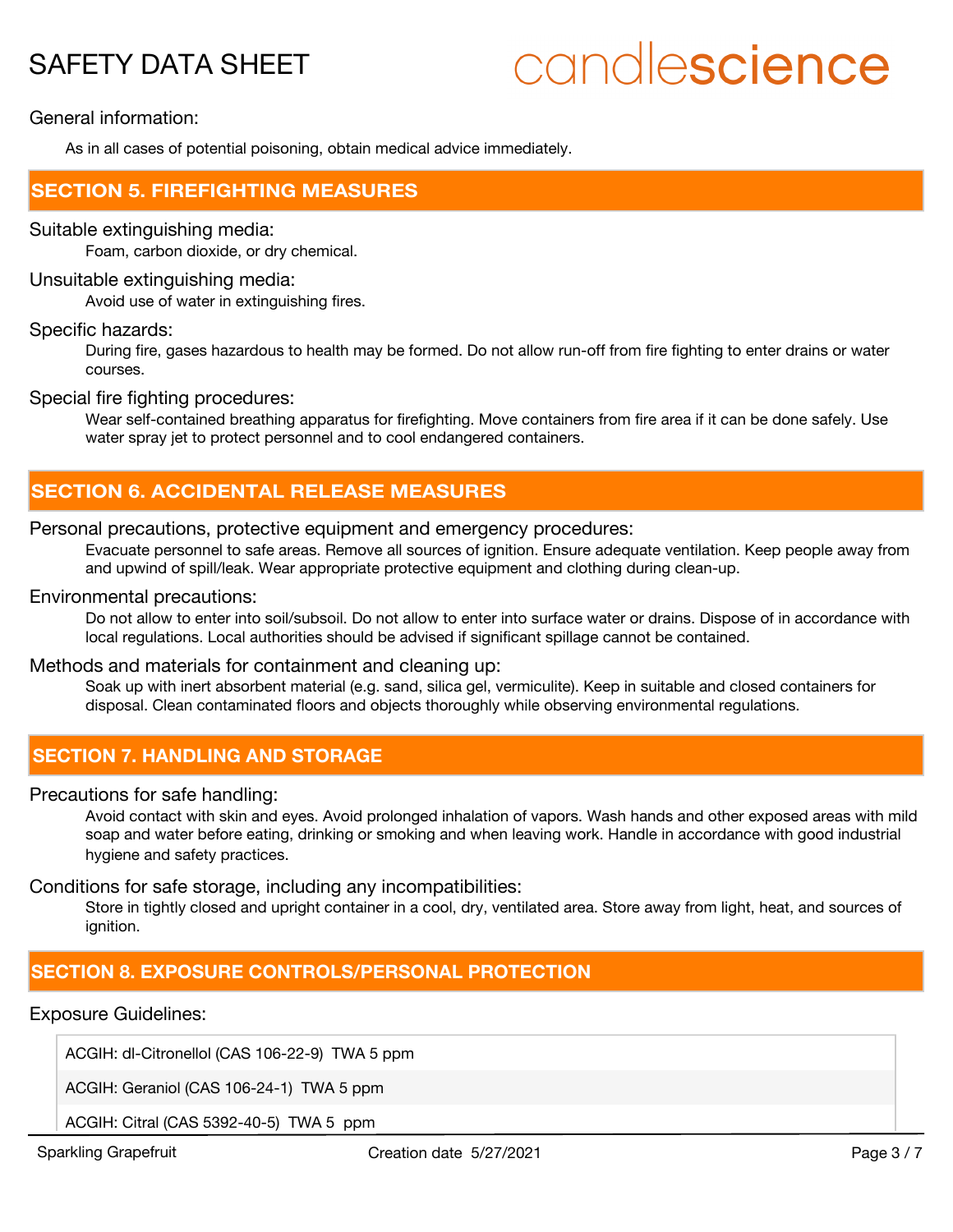# candlescience

#### Appropriate Engineering Controls:

#### **Ventilation:**

Use engineering controls to maintain airborne levels below exposure limit requirements or guidelines. If there are no applicable exposure limit requirements or guidelines, use only with adequate ventilation. Local exhaust ventilation may be necessary for some operations.

#### Personal Protective Equipment:

#### **Eye protection:**

Ensure that eyewash stations and safety showers are close to the workstation location. Chemical resistant goggles must be worn.

#### **Hand protection:**

Wear chemical resistant gloves suitable for this material as determined by a hazard assessment. Gloves should be discarded and replaced if there is any indication of degradation or chemical breakthrough.

#### **Skin and body protection:**

Wear protective clothing suitable for this material as determined by a hazard assessment.

#### **Respiratory protection:**

Respiratory protection should be worn when workplace exposures exceed exposure limit requirements or guidelines. If there are no applicable exposure limits or guidelines, use an approved respirator where there is a potential for adverse effects, including but not limited to respiratory irritation or odor, where indicated or required by the exposure assessment. Selection of air-purifying or positive-pressure supplied air will depend on the results of the exposure assessment which includes an evaluation of the specific operations and the actual or potential airborne concentrations. The type of cartridge or filter to be used must be selected and approved for the chemical, class, or classes of chemicals likely to be encountered in the workplace. For emergency conditions, use an approved positive-pressure self-contained breathing apparatus.

#### **General hygiene considerations:**

Handle in accordance with good industrial hygiene and safety practice. Remove contaminated clothing and protective equipment before entering eating areas. Wash hands before breaks and immediately after handling the product.

## **SECTION 9. PHYSICAL AND CHEMICAL PROPERTIES**

| Appearance:                                     | Liquid                            |  |  |
|-------------------------------------------------|-----------------------------------|--|--|
| Color:                                          | N/A                               |  |  |
| Odor:                                           | Characteristic                    |  |  |
| Odor threshold:                                 | N/A                               |  |  |
| pH:                                             | N/A                               |  |  |
| Melting point:                                  | N/A                               |  |  |
| Boiling point:                                  | $>40^{\circ}$ C                   |  |  |
| Flashpoint:                                     | 97 $\degree$ C<br>207 $\degree$ F |  |  |
| Evaporation Rate (Butyl Acetate $= 1$ ):<br>N/A |                                   |  |  |
| Flammability (solid, gas):                      | N/A                               |  |  |
| Upper lower flammability or explosive limits:   | N/A                               |  |  |
| Vapor density (Air=1):                          | N/A                               |  |  |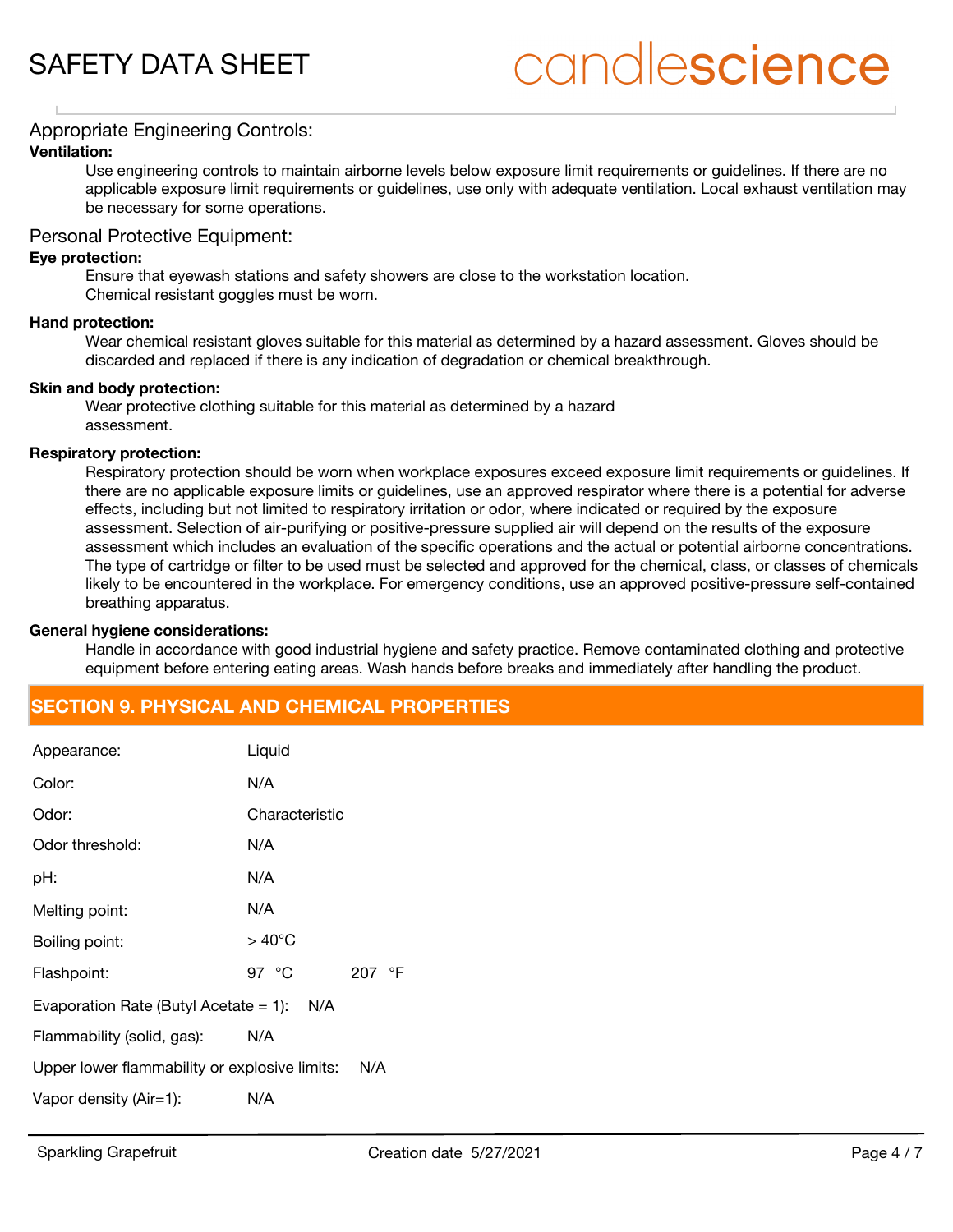# candlescience

| Vapor pressure:                                | <0.1 (At 20 $^{\circ}$ C in mm Hg) |  |
|------------------------------------------------|------------------------------------|--|
| Specific gravity (H2O=1):                      | 0.934 - 0.944                      |  |
| Solubility in water:                           | N/A                                |  |
| Solubility in other solvents:                  | N/A                                |  |
| Partition coefficient: n-octanol/water:<br>N/A |                                    |  |
| Auto-ignition temperature:                     | N/A                                |  |
| Decomposition temperature:                     | N/A                                |  |
| Kinematic viscosity:                           | N/A                                |  |
| Dynamic viscosity:                             | N/A                                |  |
| Explosive properties:                          | N/A                                |  |
| Oxidizing properties:                          | N/A                                |  |
| Refractive index:                              | 1.460 - 1.466                      |  |

# **SECTION 10. STABILITY AND REACTIVITY**

#### **Chemical stability:**

The product is stable and non-reactive under normal conditions of use, storage and transport.

#### **Possibility of hazardous reactions:**

Material is stable under normal conditions.

#### **Conditions to avoid:**

Heat, flames and sparks. Temperature extremes and direct sunlight.

#### **Incompatible materials:**

Strong oxidizing agents. Strong acids. Strong Bases.

#### **Hazardous decomposition products:**

No hazardous decomposition products are known.

# **SECTION 11. TOXICOLOGICAL INFORMATION**

#### **Acute oral toxicity:**

2000 mg/kg

#### **Acute dermal toxicity:**

N/A

#### **Acute inhalation toxicity:**

N/A

#### **Skin corrosion/irritation:**

Causes skin irritation

#### **Serious eye damage/eye irritation:**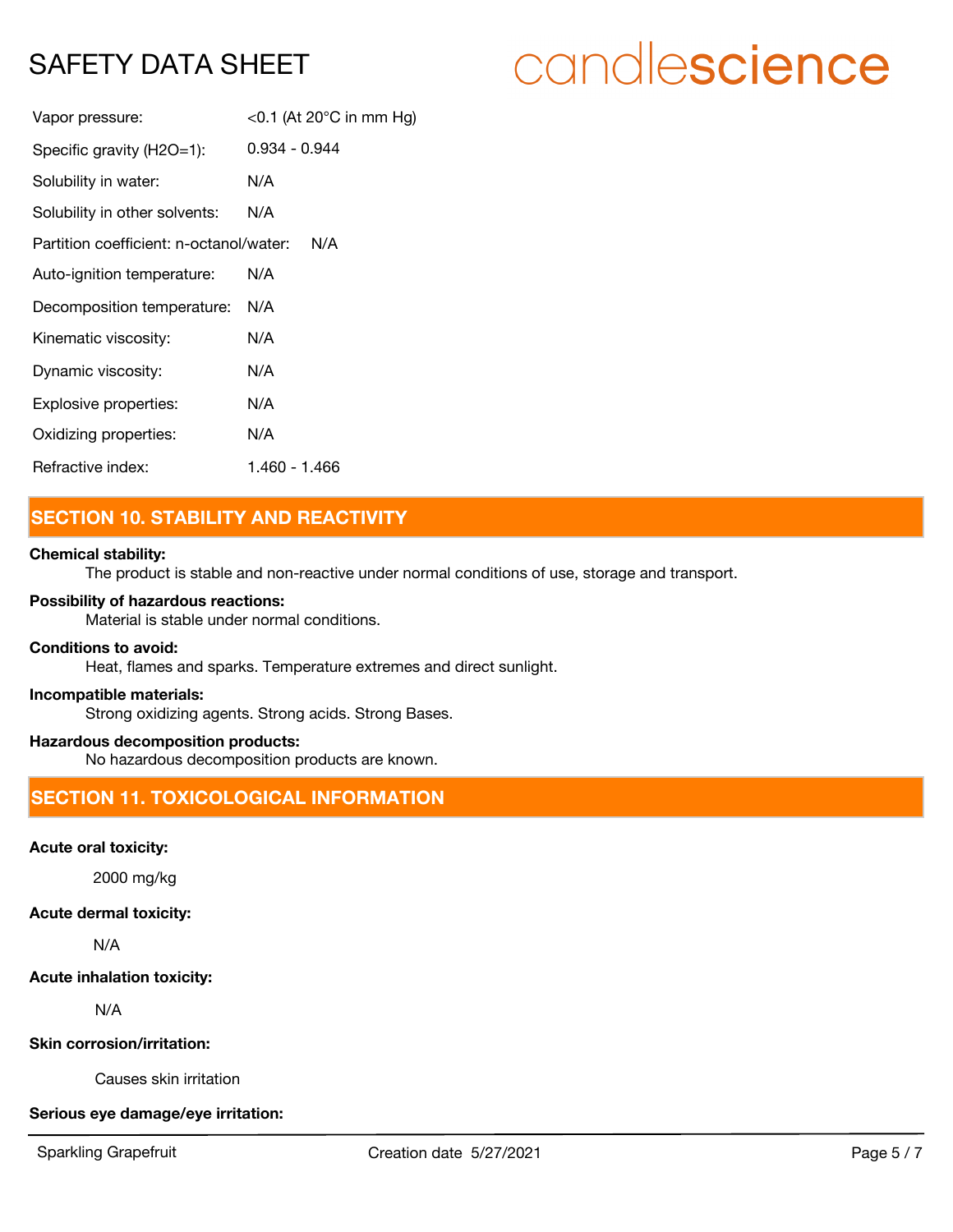# candlescience

#### Causes serious eye irritation

#### **Respiratory or skin sensitization:**

May cause an allergic skin reaction

**Mutagenicity:**

N/A

#### **Reproductive toxicity:**

N/A

#### **Carcinogenicity:**

N/A

Please note: Mixtures have not been tested for health hazards. The health hazard information presented is provided in accordance with US 29 CFR 1910.1200 and is based on the testing of individual components which have been shown to cause or may cause these health effects when tested at higher concentrations or at full strength.

### **SECTION 12. ECOLOGICAL INFORMATION**

#### **Ecotoxicity:**

Toxic to aquatic life with long lasting effects

#### **Persistence and Degradability:**

N/A

#### **Bioaccumulation:**

N/A

#### **Other Adverse Effects:**

N/A

## **SECTION 13. DISPOSAL CONSIDERATIONS**

#### **Disposal instructions:**

Collect and reclaim or dispose in sealed containers at licensed waste disposal site. Do not allow this material to drain into sewers/water supplies. Do not contaminate ponds, waterways or ditches with chemical or used container. Dispose of contents/container in accordance with local/regional/national/international regulations.

#### **Local disposal regulations:**

Dispose in accordance with all applicable regulations.

#### **Hazardous waste code:**

The waste code should be assigned in discussion between the user, the producer and the waste disposal company.

#### **Waste from residues/unused products:**

Dispose of in accordance with local regulations. Empty containers or liners may retain some product residues. This material and its container must be disposed of in a safe manner.

#### **Contaminated packaging:**

Since emptied containers may retain product residue, follow label warnings even after container is emptied. Empty containers should be taken to an approved waste handling site for recycling or disposal.